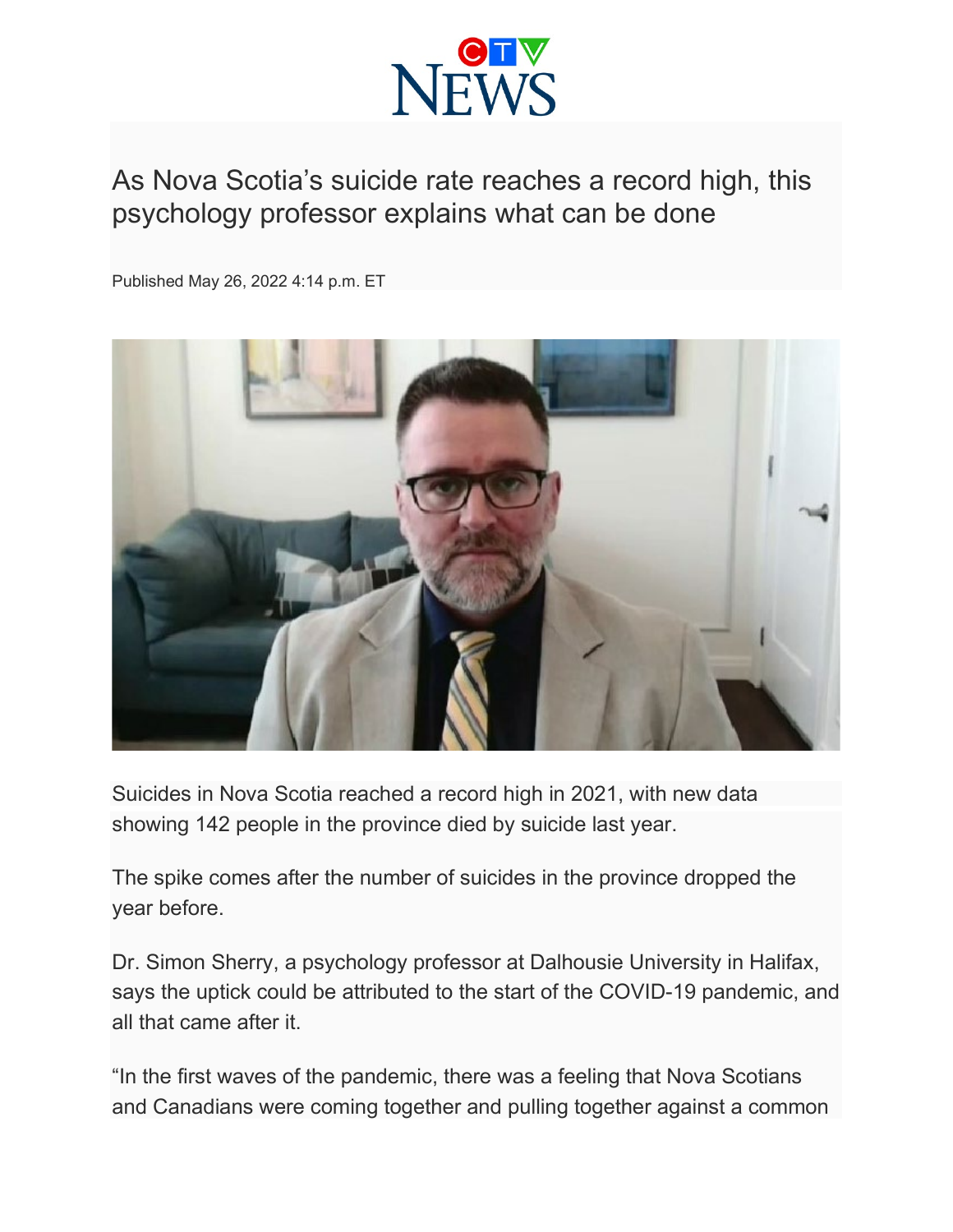adversity – the need to contain COVID-19 and our pandemic," said Sherry during an interview with CTV News.

But as the "novelty" wore off, and services provided pre-pandemic started to disappear, Sherry says the number of people dying by suicide went up.

"Our suicide rates have never been higher," said Sherry. "So if you do a comparison between 2000 and 2022, we are seeing an 89-per-cent increase in death by suicide in our province."

He says the numbers would suggest that between 2000 and 2012, no province had a higher increase in death by suicide than Nova Scotia.

"It's vitally important to appreciate that death by suicide is preventable. And it's definitely preventable in our province. What we need is a government-led initiative to prevent suicide."

He says the Government of Quebec recently provided an example of what a province can do to help.

"Last week, they dedicated \$65 million in funds, with specific timelines and targeted goals aimed at reducing death by suicide by 10 per cent in the first few years of this initiative."

Sherry says a key part in trying to reduce suicide rates is "needs reduction." He says science shows one of the best ways a society can reduce death by suicide is by taking away – from suicidal people – the means by which people die by suicide.

"Examples would be: putting barriers on bridges, dispensing medications in safe ways so people can't overdose, taking guns out of the hand of those who wish to die by suicide."

Another strategy Nova Scotia could take to reduce suicide rates, Shery says, is to support people after they make a suicide attempt.